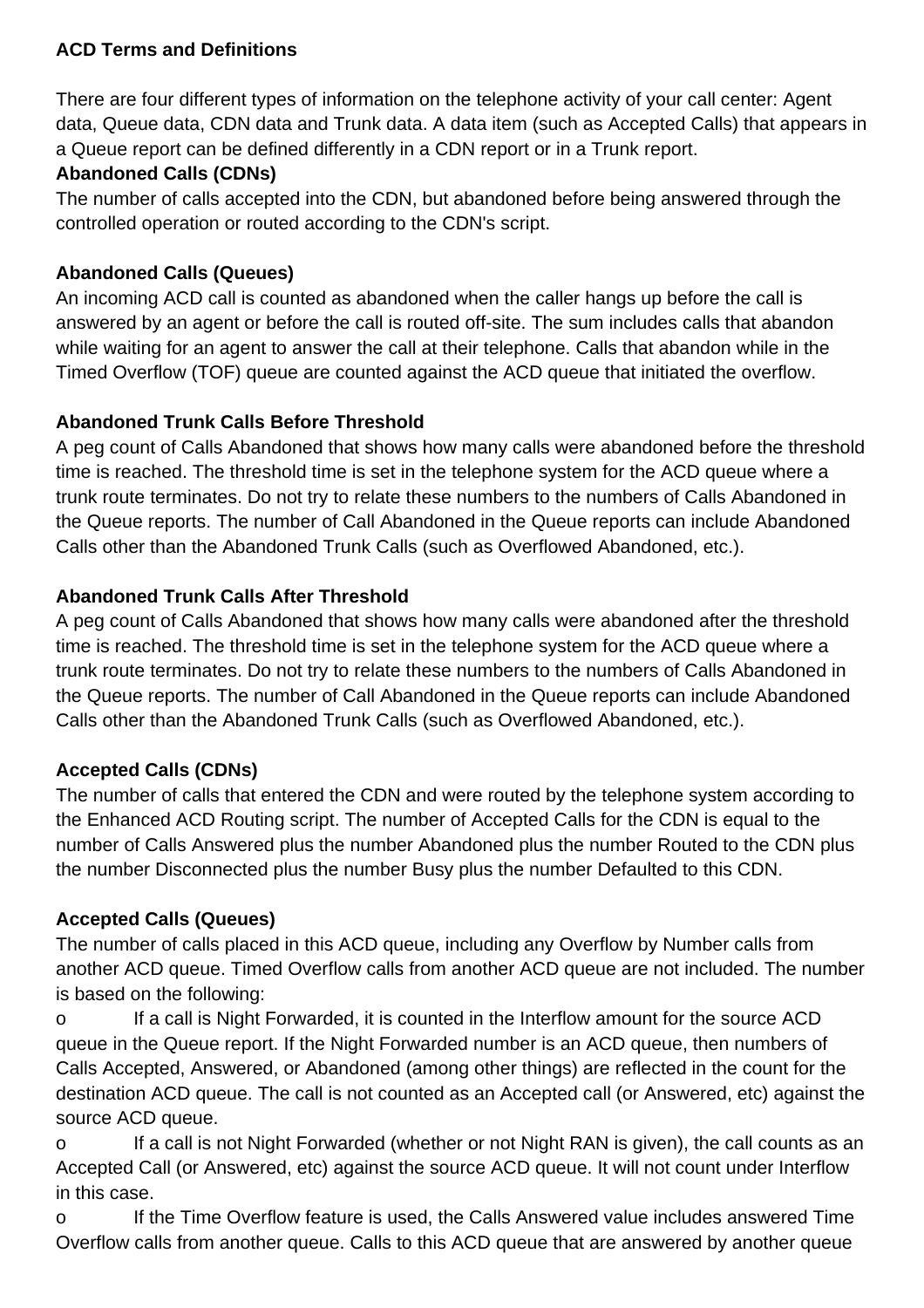(via Time Overflow) are not counted.

## **ACD Report Buffer**

A component of ACD Performance Reporting that transfers your call center data from the Call Accounting Buffer to the ACD Parser program for processing into your historical database. The ACD Report Buffer is a software application that runs on a computer connected to the Call Accounting Buffer.

## **ACD state**

When an agent is engaged on an ACD call, they are considered to be in the ACD state. Also see Agent states.

## **ACD time (Talk time, DCP time, ACD time, Customer talk time)**

The duration of an ACD call (including ACD hold time), or the length of a customer's call. Basically, from the time the agent answers the ACD call to the time when either the customer or the agent disconnects the call. ACD time is also called Direct Call Processing time, Customer time, ACD Talk time, Call Processing time, or Talk time.

## **Active**

In the Northern telephone system, 'active' is defined as having the ability to receive ACD calls. Agents become active when they log into the telephone system.

## **Agent**

A general term for someone who handles telephone calls in a call center. Other common names for the same job include operator, Telephone Service Representative (TSR), attendant, and representative.

## **Agent states**

The type of telephone activity an agent either performed or is engaged in performing. The time an agent spends in each state is tracked and is included in the information sent by the Northern telephone system.

## **All Trunks Busy (ATB)**

The situation that occurs when a call is received by a trunk group and, because of the level of telephone traffic, the trunk group cannot route the call. If a trunk busy condition exists beyond a single reporting period (for example, it begins during period 1 and is still busy during period 2), that condition may be pegged for both periods.

## **All Trunks Busy Calls**

A peg count of the number of times a call received by a trunk group could not be routed by that trunk group, due to the level of telephone traffic.

## **All Trunks Busy Time**

The total amounts of time calls that were received by a trunk group could not be routed by that trunk group, due to the level of telephone traffic.

## **All Trunks Busy Longest**

The longest amount of time a call was received by a trunk group and could not be routed by that trunk group, due to the level of telephone traffic.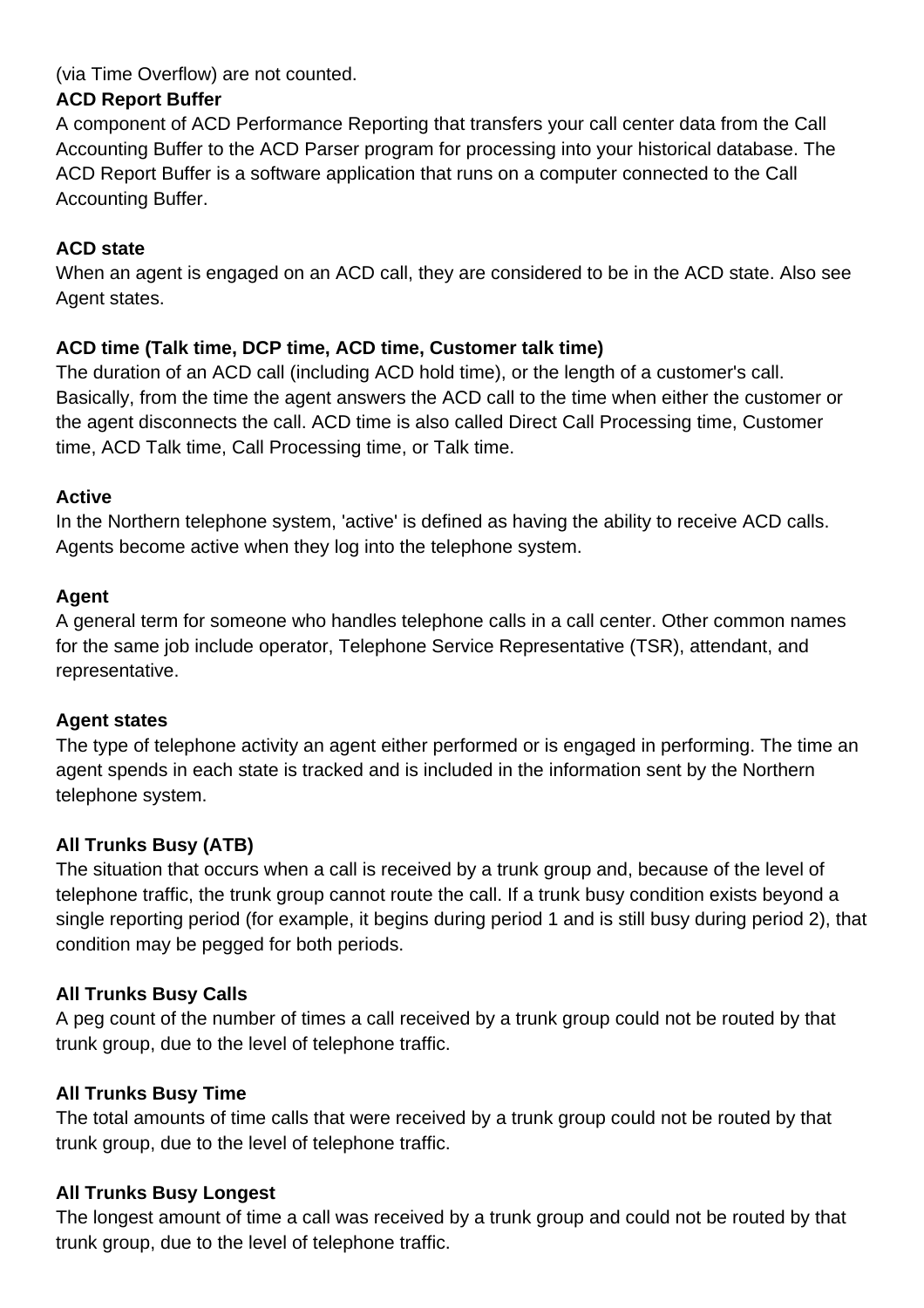## **Answered Call (CDNs)**

This is the number of calls that entered the CDN and were answered with the controlled operation or according to the scripting of the CDN's routing.

## **Answered Call (Queues)**

A call that was routed to an ACD queue, and was then answered by an agent in that ACD queue. The number of Answered Calls is based on the following:

o If a call is Night Forwarded, it is counted as an Interflowed call for the Source ACD queue in the Queue report.

o If the Night Forwarded number is an ACD queue, the Answered Call is reflected in the count for the destination ACD queue. The call is not counted as Answered against the source ACD queue.

o If a call is not Night Forwarded (whether or not Night RAN is given), then it counts as an Answered Call against the source ACD queue. It will not count under Interflow in this case.

o If the Time Overflow feature is used, the Calls Answered value includes calls that Time Overflowed from another queue to this one (TOF-IN), as well as the number of calls that Time Overflow to another ACD queue (TOF-OUT) from this one.

o This shows the number of ACD calls answered by agents for this queue, including calls that overflow into the queue.

Answered Trunk Calls Before Threshold

A peg count of Calls Answered that shows how many calls were answered before the threshold time is reached. The threshold time is set in the telephone system for the ACD queue where a trunk route terminates. Do not try to relate these numbers to the numbers of Calls Answered in the Queue reports. The number of Call Answered in the Queue reports can include Answered Calls other than the Answered Trunk Calls (such as Overflowed Answered, etc.).

## **Answered Trunk Calls After Threshold**

A peg count of Calls Answered that shows how many calls were answered before the threshold time is reached. The threshold time is set in the telephone system for the ACD queue where a trunk route terminates. Do not try to relate these numbers to the numbers of Calls Answered in the Queue reports. The number of Call Answered in the Queue reports can include Answered Calls other than the Answered Trunk Calls (such as Overflowed Answered, etc.).

## **Automatic Call Distribution (ACD)**

A software feature of the Northern telephone system that routes a call to groups of agents (also called a 'queue') based on first-in, first-answered criteria. The guiding principle is that the caller who has been waiting the longest will be first the caller routed to the next available agent. The agent that receives the call will be either the first available agent or the agent that has been available for the longest period of time.

## **Available state**

An agent's telephone is considered in the Available state when the telephone is able to receive ACD calls. A logged on agent enters the Available mode when they log into the telephone system and then exit the Not Ready state. Some telephone systems automatically place agents into the Available state at log in. A line that is available to receive ACD calls is also available to receive Non-ACD incoming calls (internal or external).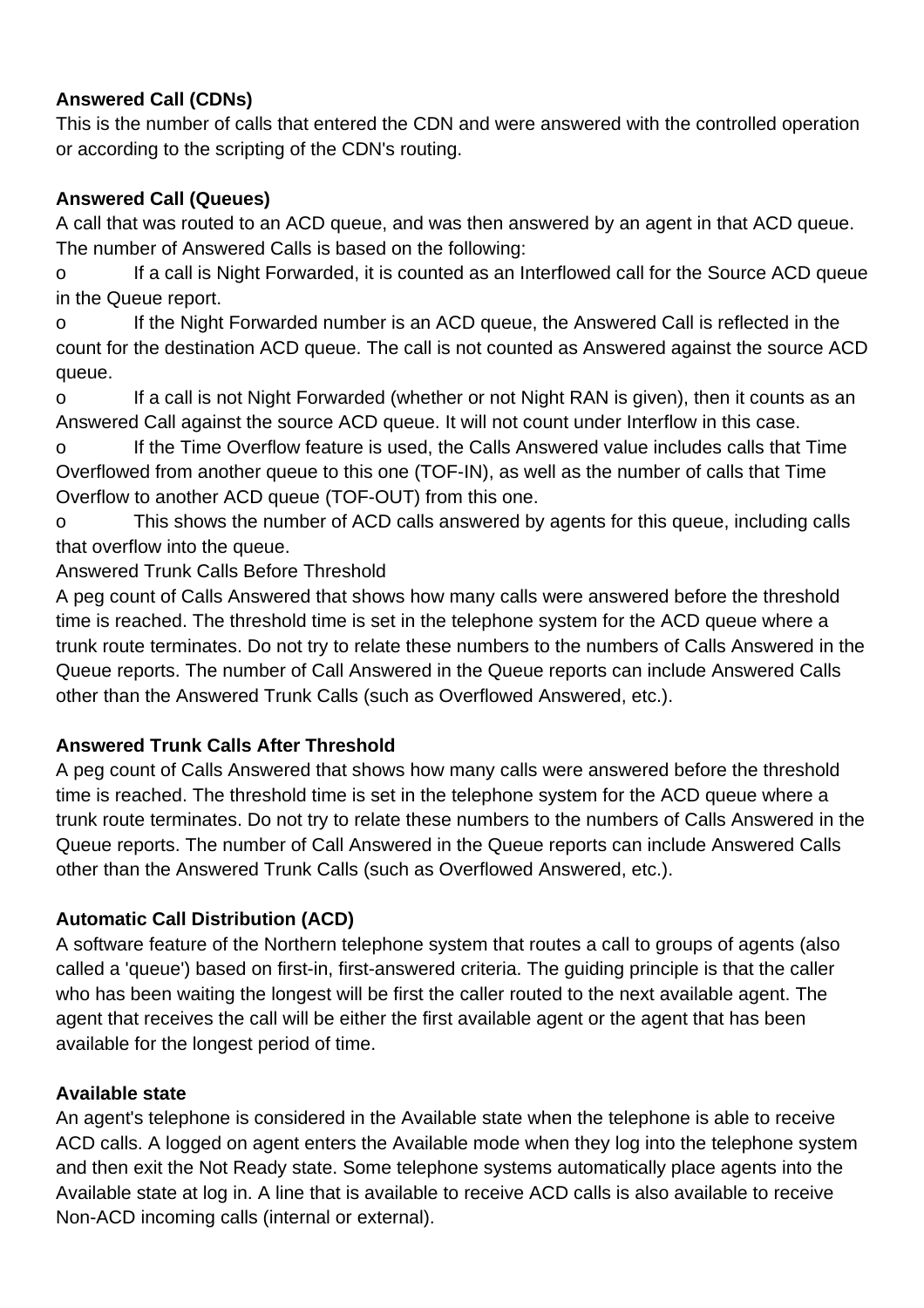## **Available time**

The amounts of time that an agent in the ACD queue spends in the Available state. The Available telephone state is one where an agent is available to take an incoming ACD call.

## **Average Busy Time**

This is the sum of all Position Manned times, minus the sum of all waiting times, divided by the number of positions that had any Position Manned time accumulated against them.

## **Average Direct Call-Processing (DCP) Time**

The average amounts of time per Answered ACD call that an agent (or agents) was engaged with an ACD call. This is the total time (in seconds) that each agent spent handling ACD calls divided by the total number of calls answered (by either the agent or the ACD queue). Handling time is the time from initial answer of the call to final release of the call. When the telephone system data includes Hold time, the average Direct Call Processing time does not include the Hold time. In this situation, the Average DCP time is the time that the agents are active on the call, excluding holding time of ACD calls.

## **Average Hold Time (HDCP time)**

The average amounts of time per Answered ACD call that an agent (or agents) placed an ACD call on hold. Handling time is measured from the time the agent puts the ACD call on Hold to the time the agent becomes active on the call again or the caller abandons the call. The average Hold time is the sum of all ACD call hold times divided by the number of ACD calls answered by the agent or ACD queue. When the telephone system data includes Hold time, the average Direct Call Processing time does not include the Hold time. In this situation, the Average DCP time is the time that the agents are active on the call, excluding holding time of ACD calls.

## **Average Incoming Call Time**

The average amounts of time per Non-ACD call that an agent (or agents) was engaged in a call on their Non-ACD extensions. This is the total duration (in seconds) of all incoming calls on the agent's Non-ACD key(s) during the report period, timed from call answer to final call release, divided by the total number of Non-ACD calls received during that time period.

## **Average Incoming Call Time (Trunks)**

The average amount of incoming trunk traffic time per Trunk call. This is the total incoming trunk traffic for the trunk route (in CCS) between seizure and disconnect (including non-ACD calls, if any) divided by the total number of calls that came in on this trunk route (including non-ACD calls) during the report period. The total number of calls per ACD queue equals the total number of Incoming Calls for all trunk routes terminating on the ACD queue.

## **Average Manned Time**

The average amounts of time per reporting period agents were logged into the telephone system. This is the sum of all Position Manned times divided by the number of agent positions that had any manned time accumulated. An agent position is considered Manned when an agent logs into the telephone system, and the agent will continue to accumulate Manned time until the agent engages the Make Set Busy key (which logs them out of the telephone system.

## **Average Non-ACD In Time**

The average amounts of time an agent spends engaged on incoming Non-ACD calls. The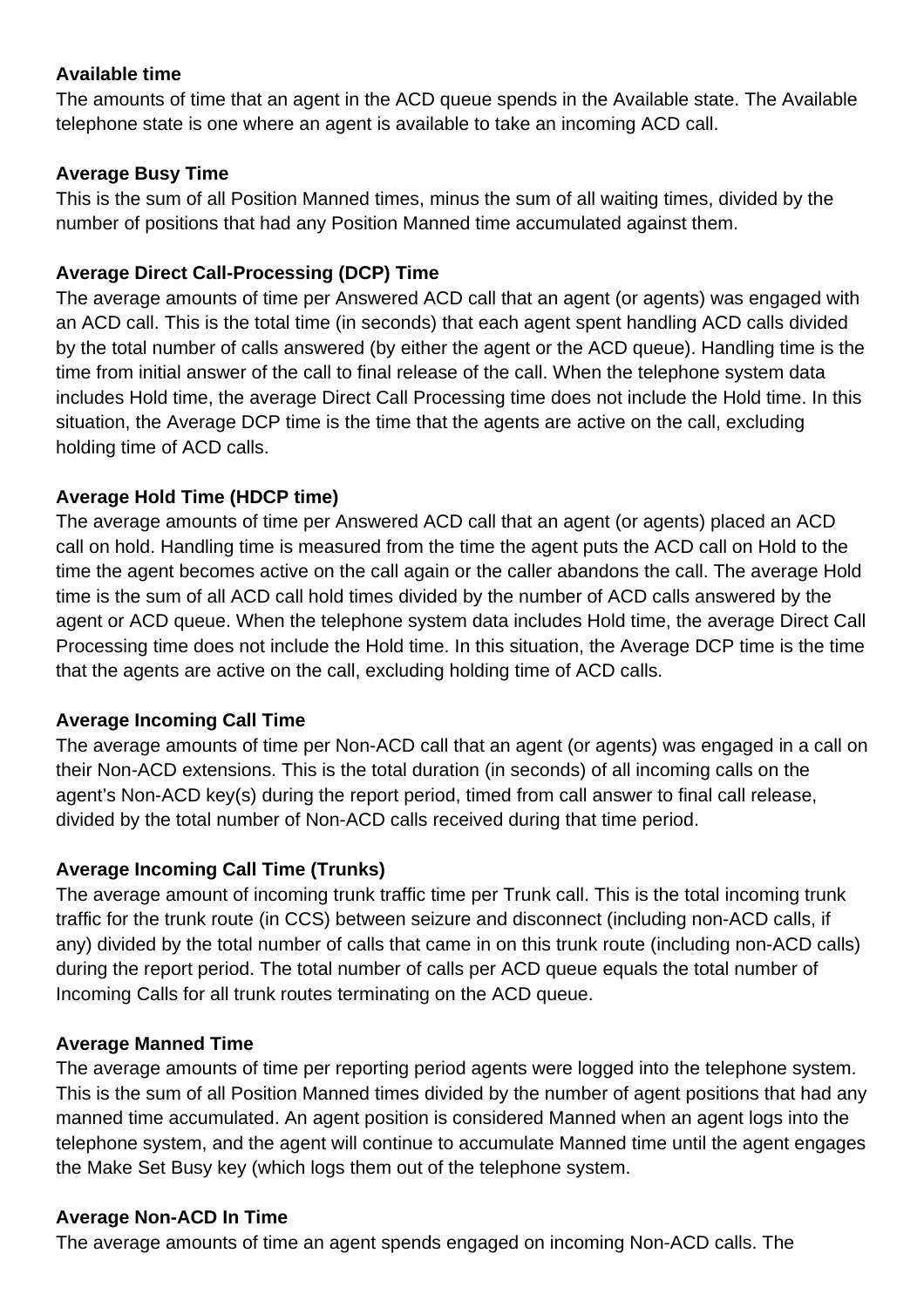Average Non-ACD Incoming time is the sum of all times from the initial selection of the individual extension key, including transfer and conference keys, to the final release of the call, divided by the number of incoming calls. The telephone system only accumulates call time for one Non-ACD call per agent position at a time. It is not possible to add multiple simultaneous events (engaging on several Non-ACD calls at once, using the Hold feature) as the total Non-ACD time would exceed real clock time. This means that if an agent position has more than one DN (or extension) key and the agent uses both at once, the reported Non-ACD call time will not be accurate. Agent positions should be configured with only one extension key unless you are willing to forego the accuracy of Non-ACD call statistics.

## **Average Non-ACD Out Time**

The average amounts of time an agent spends engaged on outgoing Non-ACD calls. The Average Non-ACD Outgoing time is the sum of all times from the initial selection of the individual extension key, including transfer and conference keys, to the final release of the call, divided by the number of outgoing calls. The system only accumulates call time for one Non-ACD call per agent position at a time. It is not possible to add multiple simultaneous events (engaging on several Non-ACD calls at once, using the Hold feature) as the total Non-ACD time would exceed real clock time. This means that if an agent position has more than one DN (or extension) key and the agent uses both at once, the reported Non-ACD call time will not be accurate. Agent positions should be configured with only one extension key unless the customer is willing to forego the accuracy of Non-ACD call statistics. If an agent is involved in a conference call or an outgoing Non-ACD call, or is transferring a call when the telephone data is generated, the Non-ACD Outgoing time includes the call start time minus the current time. The Non-ACD Out and Transferred IDN amounts are not incremented until the call is released, and they are reflected in the next reporting period.

## **Average PCP Time (Not Ready)**

The average amount of time per ACD call that an agent (or agents) was in the Post Call Processing (or Not Ready) state. The Average PCP time is measured from the time the agent goes into Not Ready (the NRD key activated) until the occurrence of any event that removes the agent from the Not Ready state. The average PCP time is the total time accumulated against all Not Ready states divided by the total number of ACD calls answered by an agent or ACD queue.

## **Average Speed of Answer (ASA)**

The Average Speed of Answer for calls received by an ACD queue. The timing for answering the call begins when the call is queued for the ACD queue and ends when an agent (either in the primary or overflow ACD queue) answers the call. If an agent in an overflow group answers the call, Average Speed of Answer is counted in the overflow group. This is the sum includes Enhanced Overflow Calls from other queues, but not including Timed Overflow In Calls from another queue nor Network ACD calls that are answered by a remote target agent.

## **Average Wait Time before Abandon**

The average amounts of time per Abandoned call the customer waited to be answered before abandoning the call. This is the total of all waiting times for Abandoned calls divided by the number of calls abandoned in the ACD queue this reporting period.

## **Average Waiting Time**

This is the average amount of time that an agent was available to receive an ACD call. It is the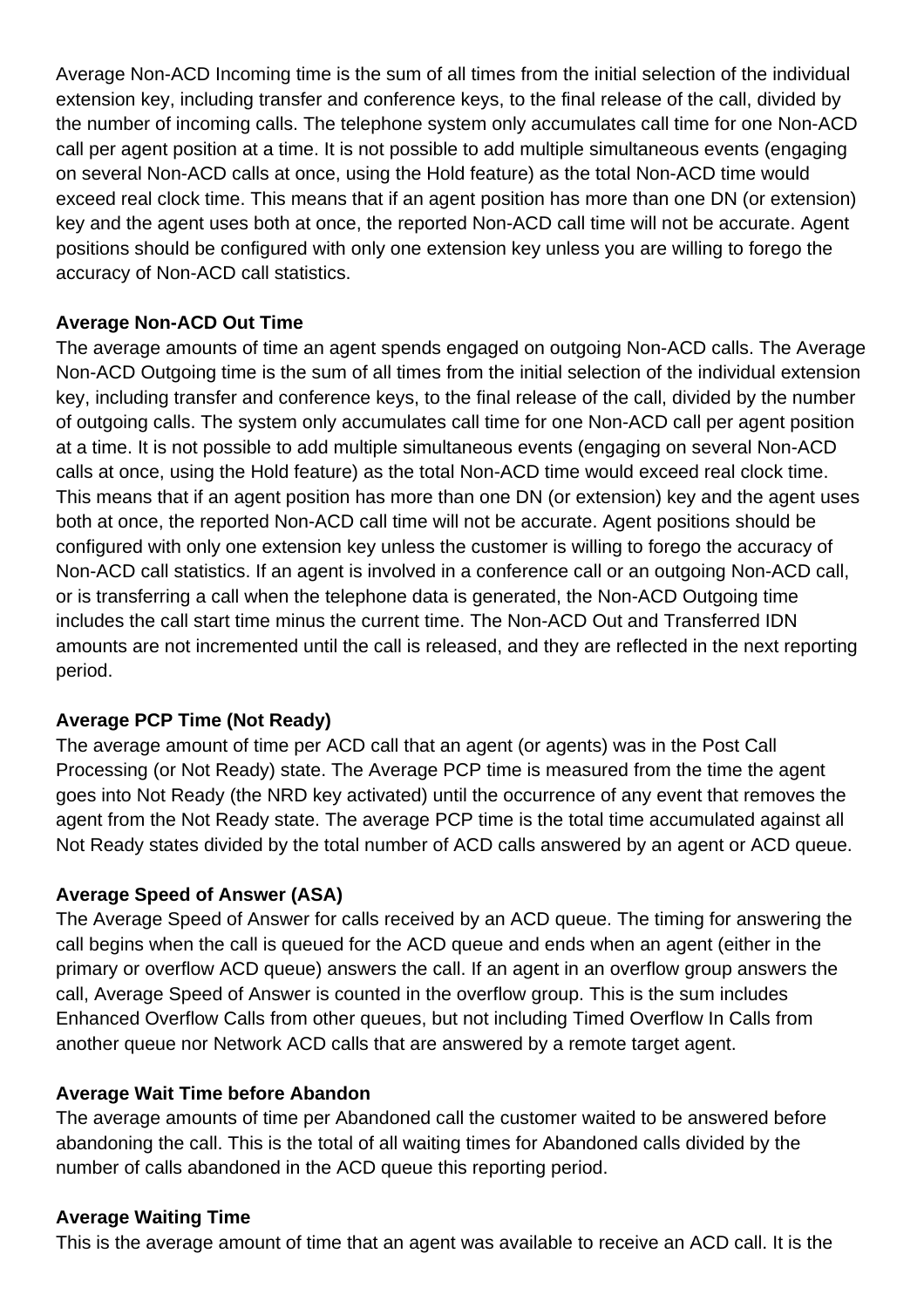total amount of waiting time divided by the number of incoming ACD calls answered.

## **Busy (CDN)**

The number of calls given a busy tone when routed to this CDN, due to a setting in the telephone system (Supervisor Control of Queue Size). Calls treated with the busy tone are noted with a B next to the entry in the telephone system data.

## **Busy (Queue)**

An agent is considered Busy when he/she is logged into the telephone system and is engaged on an ACD call, engaged on a Non-ACD call, or in the Not Ready state. An agent is not considered Busy when he/she is in the Waiting state (waiting for an ACD call to be routed to the agent's telephone).

## **Busy Time**

The cumulative amounts of time that an agent in the ACD queue spends in the ACD state, the Not Ready state, or the Non-ACD state. Basically, the total amount of agent position manned time minus the total amount of agent position waiting time.

## **Call Accounting Buffer**

A hardware data collection device that receives data broadcast by the telephone system and stores that data until the ACD Report Buffer program asks for it. The device is slightly larger than the standard external modem, and connects to the telephone system via standard data cabling.

## **Centi-Call Seconds (CCS)**

A unit used for the measurement of telephone traffic analysis, equivalent to one hundred seconds of telephone usage.

## **Connection**

A two-way communication path between terminations that allows the transmission of speech (or other information) and supervisory signals.

## **Control Directory Numbers (CDNs)**

A Control DN (CDN) is a special Directory Number not associated with any physical telephone or equipment. The CDN specifies a destination ACD queue to which incoming calls are directed. Multiple CDNs can place calls into the same ACD queue. The parameters of the CDN, not those of the ACD queue, determine call treatment.

## **Customer Control Routing (CCR)**

Customer Controlled Routing enables the customer to customize the treatment and the routing of incoming calls

## **Default DN (CDN)**

The number of ACD calls routed to the Default DN for this CDN. This is usually an ACD queue.

## **Directory Number (DN)**

A numbered code (usually a four or five digit number) used to route calls to a collection of telephones, otherwise know as an ACD queue.

## **Directory Number Key (DN Key, Extension, Non-ACD line)**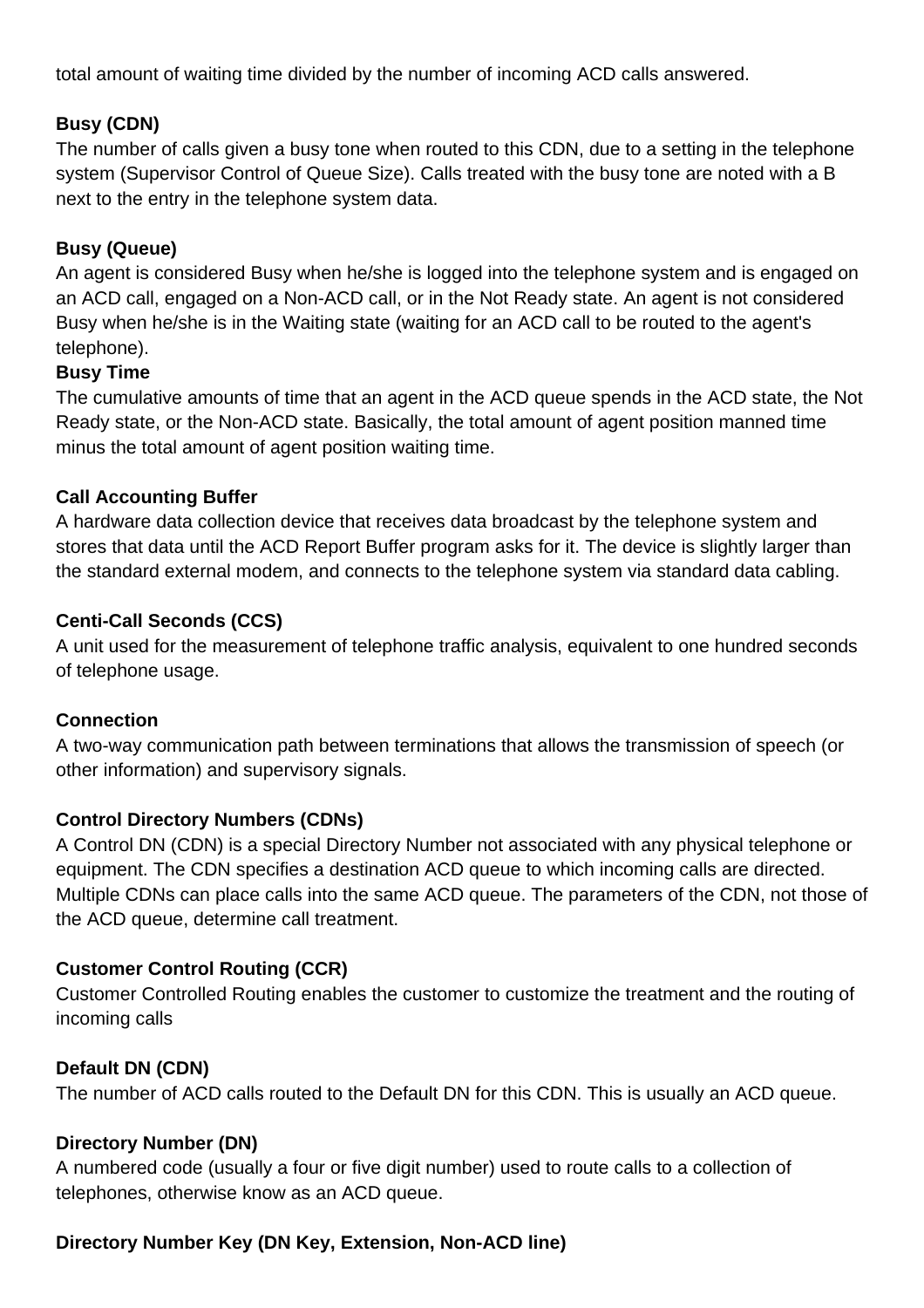A Directory Number Key is a button on a person's telephone that allows them to take calls routed directly to their telephone or to make calls to other telephone extensions. When a person calls your telephone directly, they are dialing the number for one of the DN keys on your telephone. When an agent presses a DN key to make or receive a call, any other call in progress is automatically released (unless on hold). When the call on the DN key is released, the agent position is automatically returned to whatever state it was in before the DN key was pressed. Any call being presented to the ACD In-Calls key, but not yet answered by the agent when the DN key is pressed, is moved back to the head of its priority grouping in the incoming call queue for the ACD queue.

## **Disconnect**

The total number of controlled calls that were given forced disconnect by the system. If you want to set a time limit to long conversations, you can implement a Timed Forced Disconnect timer on each route. Any conversation that reaches that timer threshold will be disconnected instantly.

## **Division**

A user-defined collection of ACD queues. Divisions are usually organized along the lines of functionality or type of telephone activity (i.e. the Sales division and the Support Division).

## **Enhanced ACD Routing (EAR)**

An optional ACD feature that allows supervisors to regulate ACD traffic and to give different RAN and music treatments to calls queued at the same ACD queue.

## **Hold Direct Call Processing Time (HDCP)**

The time (in seconds) that each agent spent with an ACD call placed on Hold. Hold time is measured from the time the agent puts the ACD call on Hold to the time the agent becomes active on the call again or the caller abandons the call. When Hold time appears, the DCP time does not include the HDCP time; the DCP time is the time that the agents are active on the call, excluding holding time of ACD calls. HDCP only appears in the data from the telephone system is the data output is set for Totals (rather than the usual Averages).

## **High Priority Trunks (HPR)**

The number of trunks designated as High Priority. Calls being routed to an ACD queue via a High Priority Trunk are presented before another queue's Timed Overflow queue (TOFQ) calls.

## **Incoming Calls (Agent or Queue)**

A phone call received by an agent in the ACD queue on their telephone extensions.

## **Incoming Calls (Trunk)**

This is the total number of calls that came in on this trunk route (including non-ACD calls) during the report period. The total number of calls per ACD queue equals the total number of Incoming Calls for all trunk routes terminating on the ACD queue. The number of Incoming Calls equals the numbers of (Calls Abandoned Before Threshold) plus (Calls Abandoned After Threshold) plus (Calls Answered Before Threshold) plus (Calls Answered After Threshold). Do not try to relate this number to those of the ACD reports (Answered Calls, Accepted Calls, and Abandoned Calls). This number applies to auto-terminating trunks and reflects how the trunk was first handled (answered or abandoned).

#### **Incoming Non-ACD Calls**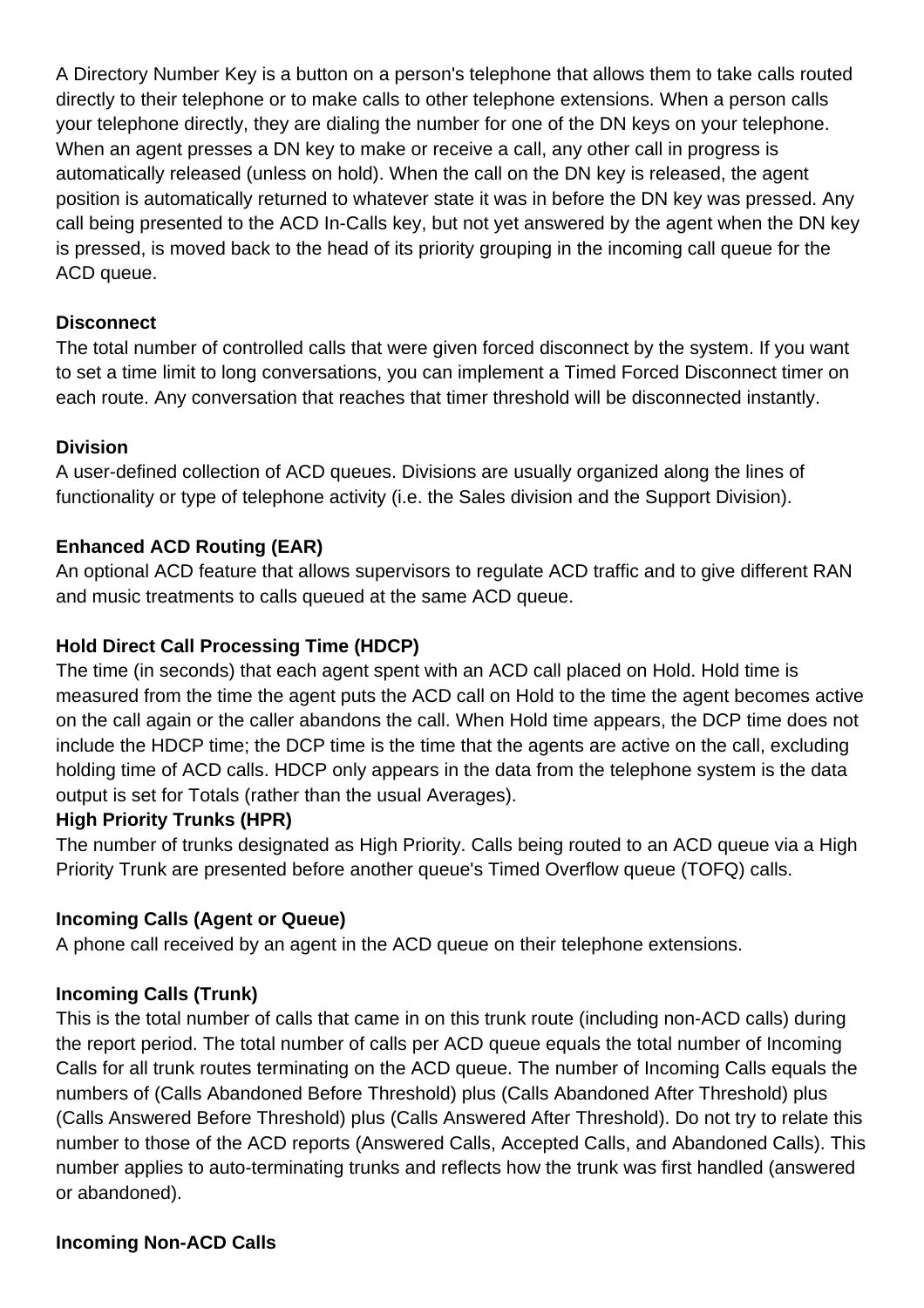This is the number of incoming calls that arrived on an agent's DN key(s) (or telephone extensions) during the report period.

## **Interactive Voice Response (IVR)**

An option of the Northern telephone system that gives you the ability to route calls according to the caller's response to your recording. Most IVRs take the form of a recording that states (for example) 'If you want Sales, press one. If you want Support, press two'.

## **Interflows**

The number of calls removed from this queue and directed to another (internal or external) queue by the interflow mechanism. This number does not include Time Overflow calls. The Interflow (ENI) key allows the supervisor, during excess traffic periods, to redirect incoming ACD calls to another pre-designated ACD queue. If a call is Night Forwarded, it is counted as an Interflow for the source ACD queue in the Queue report.

## **Local Area Network (LAN)**

A group of computers connected via a networking protocol (such as Ethernet, Novell, etc.), that can communicate and share resources with each other.

## **Log In IDs**

When an agent wants to receive ACD calls at their telephone, they first must log into the telephone system. Depending on how the telephone system is programmed, there are two different methods an agent can use to log in. The first method uses a Log In ID. When the agent wants to take ACD calls, they enter a (usually four-digit) number. The Northern telephone system then tracks their telephone activity according to that log in number. The other method uses a Position ID. When the agent wants to take ACD calls, they hit their ACD button twice. The Northern telephone system then tracks their telephone activity according to the position ID of the telephone that they used to log in. The major difference between the two different methods is that Log In IDs track the telephone activity of a number (which may appear at different telephone locations) and Position IDs track the telephone activity of a particular telephone (regardless of whose using it). If your agents always sit at the same telephones, then the Position ID method will track the telephone activity of the agents (because the activity of the telephone is always the same as the activity of the agent). If your agents sometime sit at different telephones, then, in order to track the telephone activity of the agents correctly, the Northern telephone system needs to be configured to use Log In IDs.

## **Longest Wait before Answer**

The longest time a call had to wait before being answered by an agent in the ACD queue. This excludes Time Overflow calls answered by a target agent, but includes Recall to Source calls answered by a source agent.

#### **Make Set Busy (MSB)**

Engaging the Make Set Busy key on the agent's telephone logs the agent out of the telephone system. Telephone sets that are logged out of the telephone system cannot receive ACD calls.

#### **Manned**

An agent is considered Manned if they are logged into the telephone system and able to take ACD or Non-ACD calls. When Manned, agents can be in the Available, Not Ready, ACD, or Non-ACD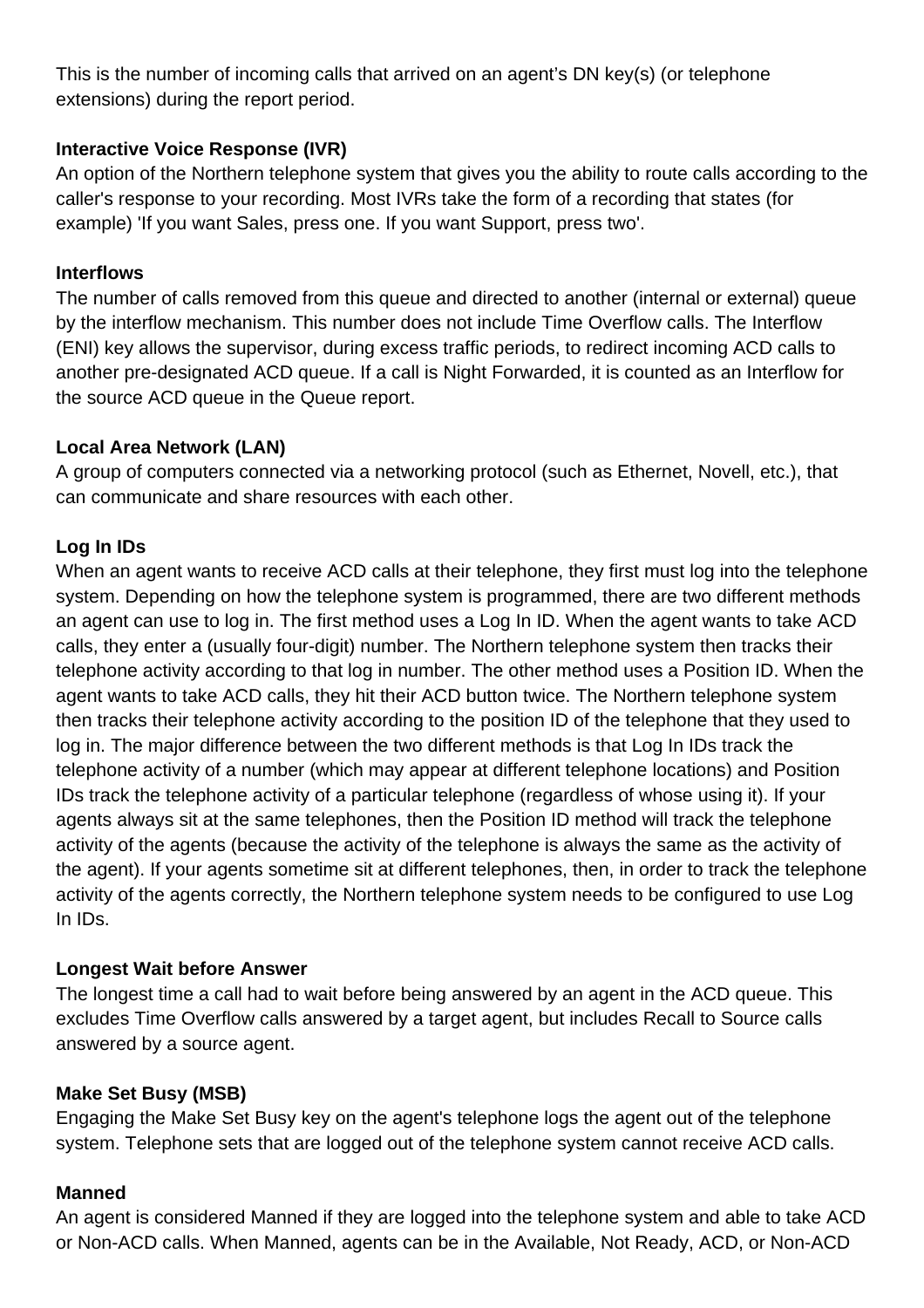states.

## **Manned time**

The period of time an agent was logged into the ACD queue. Manned time includes time spent in the Available, ACD, Not Ready, or Non-ACD states. Manned time is accumulated when an agent logs into the telephone system and stops when the agent engages the Make Set Busy key (which logs the agent out of the telephone system).

## **Non-ACD Calls**

A peg count of the number of times that agents initiated or received a call on their individual extension telephone keys. Transfer and conference keys are also included in this category. The peg count is increase each time the agent engages an extension (or DN) key, regardless of whether or not they dial a number or whether a telephone connection takes place.

## **Non-ACD state**

A Non-ACD call is a call that is either placed or received on one of an agent's extensions. Non-ACD calls include Incoming, Outgoing and Internal calls that were placed from, or received at, an agent's extension.

## **Not Ready (PCP - Post Call Processing)**

A state an agent can engage to finish paperwork associated with a recently finished ACD call. Not Ready is also called the Post Call Processing state. Agents enter the Not Ready state by engaging the Not Ready Key on their telephone sets. Agents should only engage the Not Ready key when performing work directly related to completing ACD calls. The Not Ready state should not be used for other activities not related to ACD calls (i.e., bathroom breaks, lunch, etc.).

## **Outgoing Non-ACD Calls**

The number of outgoing calls from an agent position using extension (DN), conference, or transfer keys.

## **Outgoing Calls (Trunk)**

The total number of calls outgoing on this route. These are non-ACD calls, but could include outgoing calls made from the DN keys of the ACD agent positions.

## **Overflow**

The number of calls redirected to another queue with the Automatic Overflow feature, excluding Timed Overflowed calls.

## **Peg Count**

A simple count of the number of times an event has occurred, like moving a peg on a cribbage board or making notches on a piece of wood.

## **Position IDs**

When an agent wants to receive ACD calls at their telephone, they first must log into the telephone system. Depending on how the telephone system is programmed, there are two different methods an agent can use to log in. The first method uses a Log In ID. When the agent wants to take ACD calls, they enter a (usually four-digit) number. The Northern telephone system then tracks their telephone activity according to that log in number. The other method uses a Position ID. When the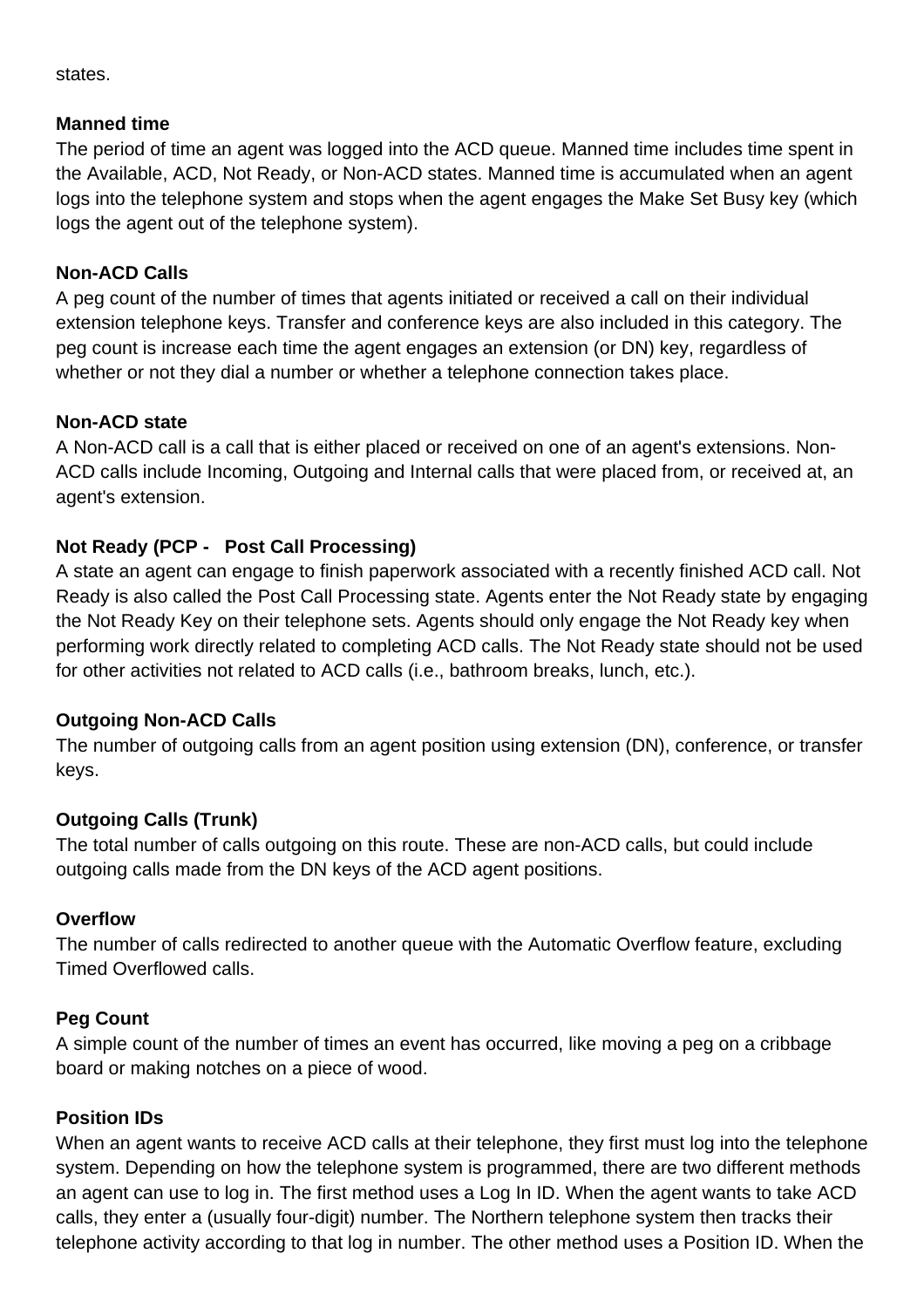agent wants to take ACD calls, they hit their ACD button twice. The Northern telephone system then tracks their telephone activity according to the position ID of the telephone that they used to log in. The major difference between the two different methods is that log in IDs track the telephone activity of a number (which may appear at different telephone locations) and position IDs track the telephone activity of a particular telephone (regardless of whose using it). If your agents always sit at the same telephones, then the position ID method will track the telephone activity of the agents (because the activity of the telephone is always the same as the activity of the agent). If your agents sometime sit at different telephones, then, in order to track the telephone activity of the agents correctly, the Northern telephone system needs to be configured to use log in IDs.

## **Private Branch Exchange (PBX)**

A switching system providing telephone communications between internal stations and external telephone networks. The term generally refers to manually operated switching equipment as opposed to computer operated switching.

#### **Queue**

A queue is a number of calls that are waiting to be answered by agents in an ACD queue. The calls are usually assigned to available agents in a first-arrived, first-answered basis. The queue is the "line up" where incoming calls wait until they are answered. The queue sometimes refers to the group of agents available to answer incoming calls to an ACD queue.

#### **Raw Data**

The unprocessed data output from the telephone system. This data is passed to the Call Accounting Buffer box on an hourly, half-hourly or hourly on the half-hour basis. The periodic raw data reports are a summation of the telephone activity of your call center, and are processed into your historical database by the ACD Parser application.

## **Recalled to Source**

If a call Time Overflows while in the target ACD queue (because it previously Overflowed or Interflowed by number from a source queue), it will then be recalled back to the source ACD queue. The call is then linked to the source ACD queue's Timed Overflow queue, and the Recall To Source number is increased.

## **Recorded Announcement (RAN)**

An option of the Northern telephone system, which plays a recorded announcement for callers waiting for an available agent. An example would be when a caller is waiting and hears 'Your call is important to us. Please remain on the line, and your call will be answered by the next available agent'. A call can only get one First RAN treatment and one peg against the 1ST RAN amount. Each time that a call receives second RAN treatment, it is pegged against 2ND RAN amount. The 1ST RAN and 2ND RAN peg counts do not necessarily equal the Accepted Calls peg counts for an ACD queue. It is possible for a caller to hear RAN both before and after a transfer. In this case, the Accepted Calls count would tally only one call while there are two RAN peg count increases.

## **Routing**

The way a call is passed through the Northern telephone system. The telephone system handles the way a call is sent, and the route the call takes through the telephone system. Different version of the Northern telephone system can route a call in different ways, according to the available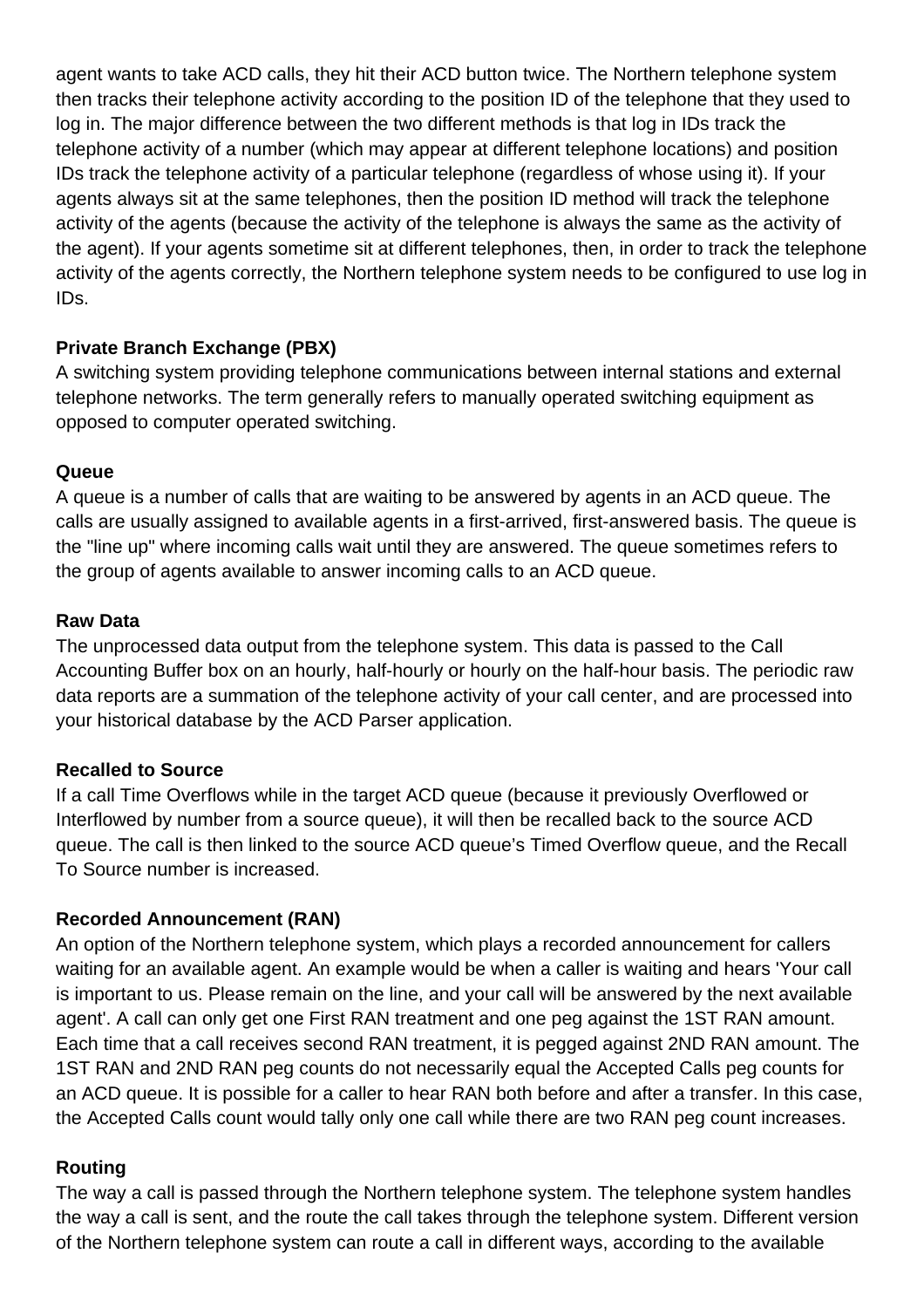routing features.

## **Routed by IVR**

The Route By IVR field is incremented if the call is queued to receive IVR treatment and the IVR routing initiates a call modification to another field. This is the number of IVR controlled calls given a Route To command (and no additional processing).

## **Routed by CCR**

The number of calls routed by CCR and given a Route To command by the CCR script (and no additional processing).

## **Supervisor**

A user-defined group of agents, usually collected under a designated supervisor.

## **Team**

A user-defined group of agents, usually collected under a group specific label (such as French, Spanish, East, West, etc.).

## **Telephone Service Factor (TSF)**

The TSF measures how quickly incoming calls are answered. The customer specifies the time (in seconds) in the programming of the telephone system. The percentage of incoming calls answered or abandoned before that time (in seconds) is the TSF. A value of 100 means all calls were answered or abandoned within the customer-defined time threshold. Calls Time Overflowed and calls answered by target agents (TOF In Calls) are included in these calculations because TOF In Calls accumulate a Before Time Threshold value. However, TOF In Calls do not last in the target queue long enough to accumulate an After Time Threshold value. Calls Time Overflowed from a source ACD queue (TOF-Out) are not counted in this field because the TSF factor does not apply to calls answered by the source agent.

## **Timed Overflowed In**

ACD calls that hit the call's primary ACD target and then are either assigned to an ACD agent as an Overflow ACD target or are assigned to an ACD agent in an ACD queue where the group is defined as an Overflow ACD target. The source and target queues must have the Timed Overflow option turned on for accurate reports. For example, the source ACD queue has the option turned off and the target ACD queue has the option turned on. When an overflowed call is answered by the target queue, that call is pegged as answered for the target queue but not for the source queue, resulting in an inaccurate report.

## **Timed Overflowed Out (TOF)**

ACD calls that hit the call's primary ACD target and then are either assigned to an ACD agent as an Overflow ACD target or are assigned to an ACD agent in an ACD queue where the group is defined as an Overflow ACD target. A call is also counted as Overflowed Out of the ACD queue when it is assigned (by the Northern telephone system) to an extension or when the call is routed off-site. Calls answered by voice mail are counted as Overflowed Out. The source and target queue must have the Timed Overflow option turned on for accurate reports. For example, the source ACD queue has the option turned off and the target ACD queue has the option turned on. When an overflowed call is answered by the target queue, that call is pegged as answered for the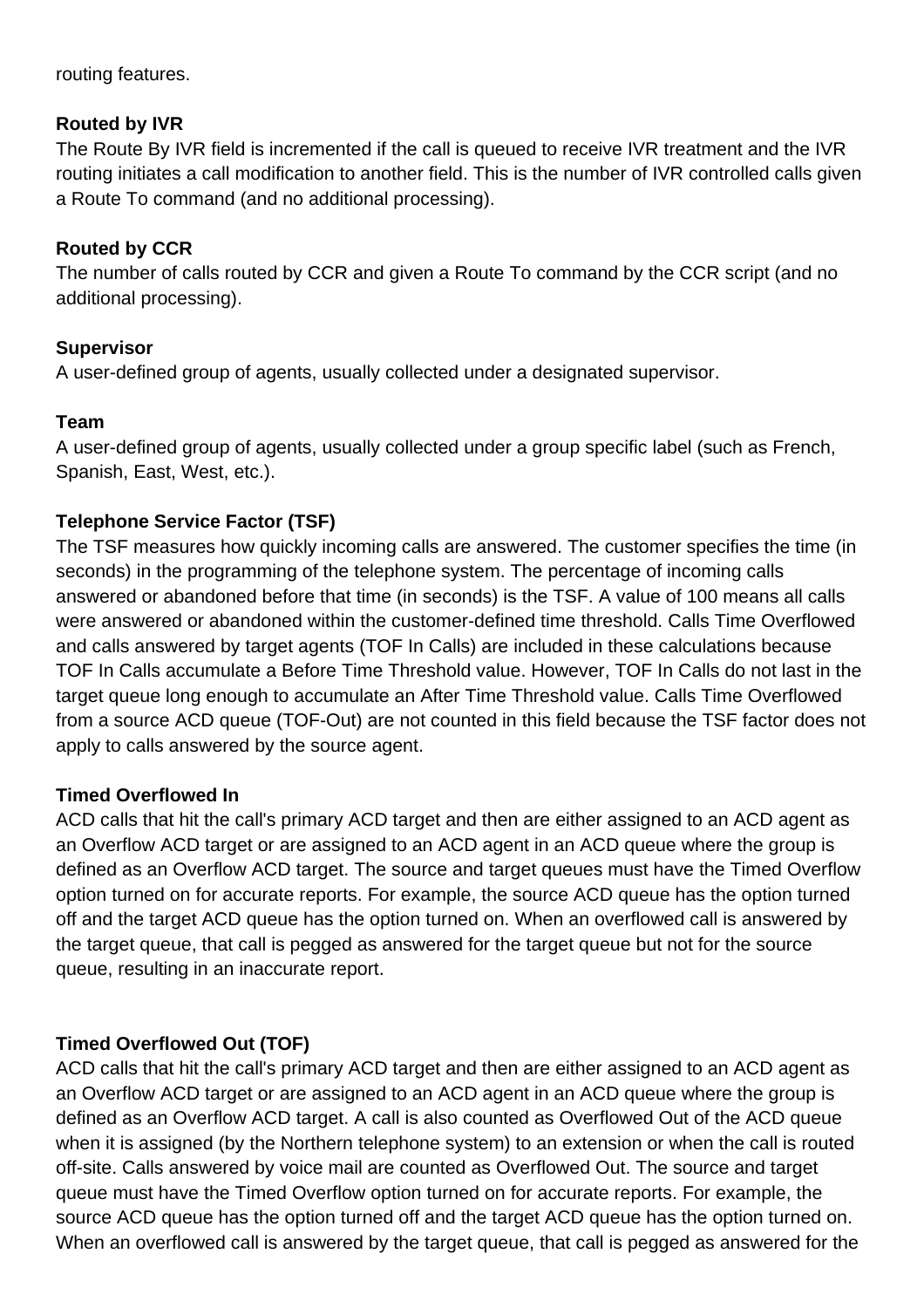target queue but not for the source queue, resulting in an inaccurate report.

## **Transferred Internal DN Calls (IDN)**

The Transferred IDN number is the sum of all the calls the agent Transferred or Conferenced while on an active Non-ACD call. The number increases when the Transfer or Conference is complete.

## **Transferred ACD Calls**

The Transferred ACD number is the sum of all the calls the agent Transferred or Conferenced while on an active ACD call. The number increases when the Transfer or Conference is complete.

## **Trunk**

Trunks are the physical links that enable telephone communication. A trunk route carries calls from outside to answering positions in your ACD queue.

## **Work Trunks**

This is the number of trunks (including non-ACD trunks) that are currently enabled.

## **ACD**

Automatic Call Distribution. Automatically routes calls to the appropriate call center reps by matching customer phone numbers with a database. You specify which agents should take certain calls based on the customer's products, geography, or any other parameter.

## **AHT**

Average handle time. The mean time a call center rep spends with a client on the phone plus the amount of work spent on the account after the call.

## **ANI**

Automatic Number Identifier. Shows you the phone numbers of incoming calls, similar to caller ID for home telephone service. Call center reps use it to immediately pull the callers' details up on screen for a call.

## **ASP**

Application Service Provider. Off-site hosting option allowing you to access your call management software that's running on a third-party provider's network.

## **Autodialing**

A call management software feature that automatically dials phone numbers and provides a prerecorded message that prompts the listener to press the phone keypad to respond. Autodialing also keeps track of call times, length of call, and the call results. Also known as Auto Dialer.

## **Call accounting**

Application that captures and archives call data from your phone system and then organizes it into reports. Call accounting helps you keep costs under control and allocate expenses throughout the call center.

## **Call blending**

Allows call center agents to handle both inbound and outbound calls depending on call volume. **Call center**

Handles customer inquiries from web forms, email, and phone calls and routes them to available agents. Can be an internal department or an outsourced service. Call centers offer services for help desk, customer service, directory assistance, emergency response, answering services, telemarketing, and more.

#### **Concurrent users**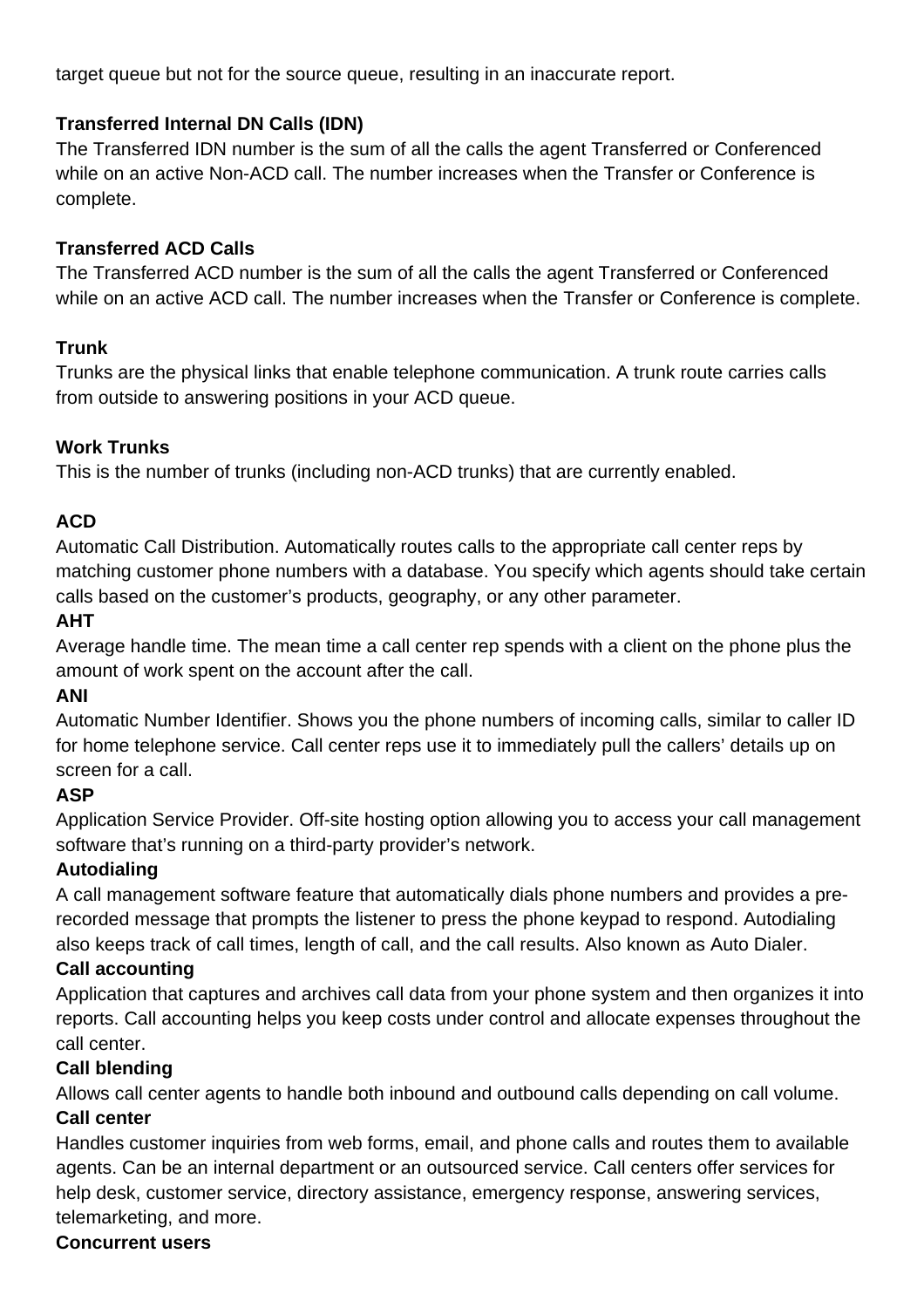Total number of people that can use a call center function simultaneously.

# **Conditional routing**

Changes call center routing based on situations that you define. Conditional routing uses "if-then" programming to let your call management software know what it should do. (Example: If you receive more than five calls at once, additional calls should be routed to an available agent.)

## **Contact Centers**

Another term for call centers.

# **CRM**

Customer Relationship Management. Focuses on compiling information about customers from multiple sources and acting on that data. Also known as ERM (Electronic Relationship Management).

# **CTI**

Computer Telephony Integration. Combines the functionality of computers and telephones using software, hardware, and programming to improve the customer experience. Call centers use CTI to allow you to view customer information on screen while on the phone to save time.

# **DNIS**

Dialed Number Identification Service. Indicates what number the customer called from. Call center routes inquires to appropriate agents based on user-defined information.

# **Database call handling**

Processes phone calls according to information in the call center database.

## **Handled calls**

Number of calls that come in to a call center and are handled by agents or computers.

# **Handling time**

Amount of time an agent spends talking to a client, or the length of time it takes to process transactions.

## **Help desk**

Call centers focused on answering customers' questions about computer hardware and software, specifically product installation, usage, and problems.

# **Hold time**

Length of time a caller waits before a call center rep takes the call. Call management software helps to reduce the time callers spend waiting for someone to respond to them.

# **IVR**

Interactive Voice Response. Allows customers to access information using speech recognition or by pressing buttons on their phone keypads. Helps limit the time call center agents spend on the phone answering simple customer questions.

## **Internal response time**

Time it takes call center agents that support other groups in an organization to respond to customer inquiries.

## **Least cost routing**

A black box that you purchase from your phone company containing software that allows you to see which dedicated lines are available for you to dial out. Least cost routing then selects the least expensive option.

## **Multimedia handling**

Uses call center agents' downtime from taking customer phone calls to take care of inquiries by other forms of media such as email, fax, web, and chat. All questions and orders are tracked the same for other media as they would be for standard phone calls.

## **Offshore call center**

A call center provider located outside the U.S. to save businesses money.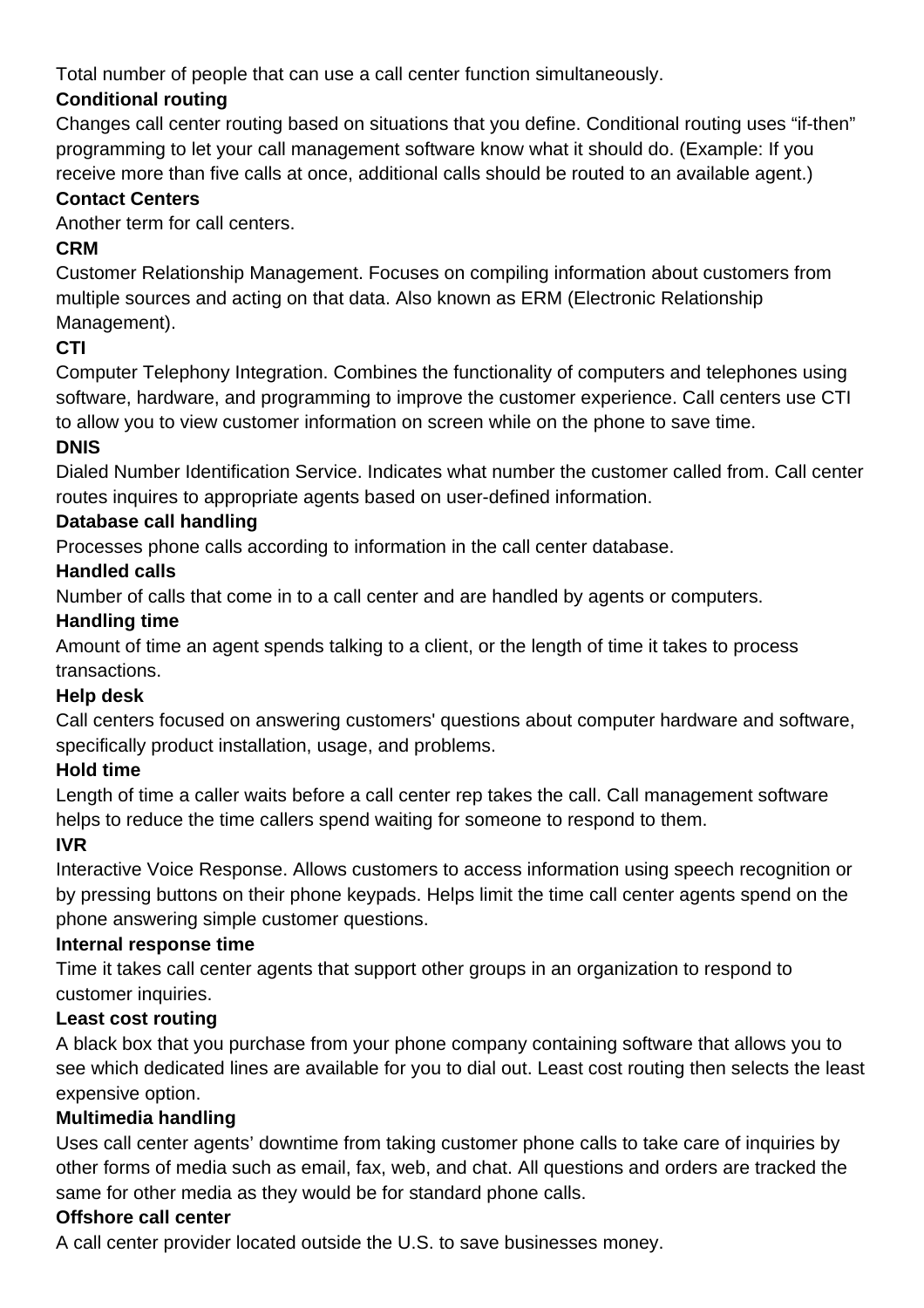## **PBX**

Private Branch Exchange. In-house telephone switching system that connects all phone extensions to each other and to an external network. PBX can include various functions for customer management software including least cost routing, call forwarding, and call accounting.

## **Predictive dialing**

Automatically places calls and only connects them to agents when a live person answers. The system uses previous averages of talk time to predict when agents will be done with calls and will be available to take new ones. Predictive dialing helps minimize downtime and improve call center efficiency. Also known as Predictive Dialer.

## **Preview dialer**

Allows you to view the contact information of the caller before making or taking phone calls.

## **Prompts**

Menu selections in an IVR system that give callers multiple options for information they would like to get or a representative they want to speak to.

## **Queue**

Customers on hold waiting for available call center agents to take their calls. Allows reps to take calls based on account priority or who called first. You can let callers know how long they have been waiting and how much time before their calls are answered.

## **RDBMS**

Relational Database Management System. Links files together by comparing data to create single files. Allows you to cross-reference information, such as customer names and account numbers, to run queries related to all sets of data.

## **Real time data**

Call center information that is constantly updated to show how many calls are in queue and the average wait time.

## **Remote access**

Ability to access a call center's central database from any location using an Internet connection and a laptop.

## **Reporting**

Real-time information on current call center performance, or overall performance over a specific time period.

## **Skill-based routing**

Allows you to list each call center agent's strong points - sales, specific products, or technical skills - and have callers distributed to them based on those skills.

## **Soft phone functionality**

Using computers to control phone calls.

## **Screen pop**

Displays customer information on call center agents' screens at the same time they answer a call.

## **Speech recognition**

System that automatically converts speech into text that call center reps can view on their computer screens. Also known as IVR.

## **Time-per-call average**

The length of time a call center rep spends on the phone with a customer.

## **UCD**

Uniform call distributor. Allocates calls to agents and provides some reporting functions. Less sophisticated version of automatic call distributors (ACD).

## **VAR**

Value Added Reseller. Company that sells another distributor's customer management software